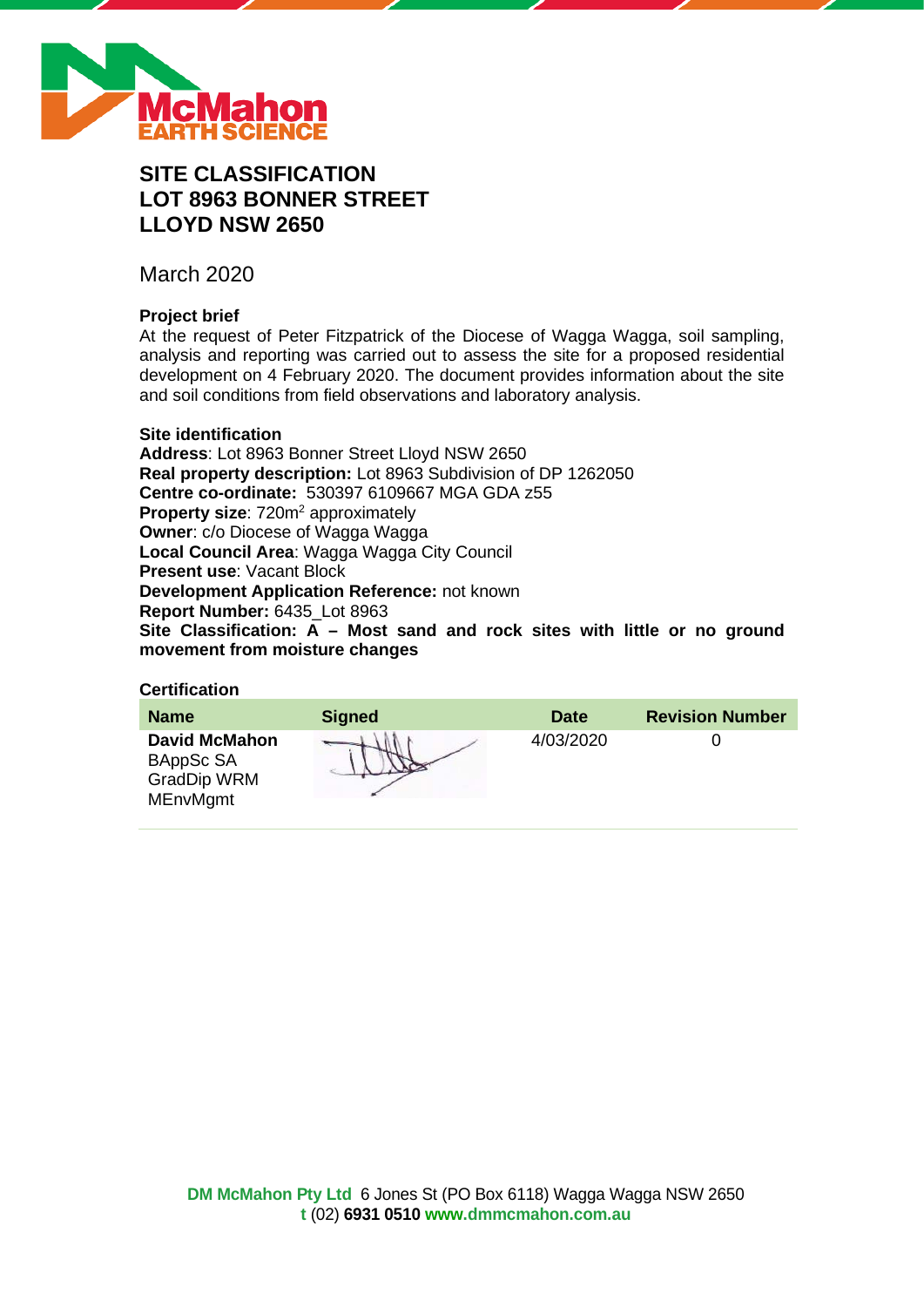### **Physical characteristics of the site**

A desktop review and investigation of the topography, hydrology, soil, lithology, geology and hydrogeology of the site has been undertaken and are as follows:

### **Topography**

The Lake Albert 1:25,000 Topographic Map (Sheet 8327-1S) indicates that the site is located at an elevation of approximately 255m AHD. The site landform is classed as a simple slope and the slope class is gently inclined.

### **Vegetation**

The site is devoid of vegetation.

### **Hydrology**

The nearest named waterway is Stringybark Creek located 3414m to the south east of the site. Due to the relative incline of the site, rainfall is likely to both run off and infiltrate into the relatively permeable topsoil.

### **Weather**

The average rainfall for Wagga Wagga is approximately 526.8mm per annum, with the wettest months being October, June and July. Annual mean evaporation for the region is 1715.5mm with mean daily evaporation ranges from 1.2mm in July to 9.2mm in January. Wagga Wagga is characterised by cold wet winters and hot dry summers with mean maximum temperatures ranging from 12.9°C in July to 31.9 °C in January and mean minimum temperatures ranging from 1.3ºC in July to 15.9ºC in February. Rainfall, temperature and evaporation data from Wagga Wagga Agricultural Institute 73127 (www.bom.gov.au).

### **Soil & Landform**

The site lies within the mapping unit ld from the Soil Landscapes of the Wagga Wagga 1:100 000 Sheet (DLWC, 1997). The map unit ld is described as:

# *ld – Lloyd (Erosional Landscapes)*

*Landscape*: rolling low hills on Ordovician metasedimentary rocks. Local relief 30–90 m; slopes 10–20%. Broad crests and ridges; long waning mid to lower slopes; broad drainage depressions. Variable rock outcrop 0–50%. Extensively to completely cleared mid to high open-forest.

*Soils*: shallow (<0.5 m), moderately well-drained Paralithic Leptic Rudosols (Lithosols) on some crests, ridges and upper slopes; deep (1.0–1.5 m), imperfectly drained Red Kurosols (Red Podzolic Soils) on other crests and upper slopes; moderately deep (0.5– 1.0m), moderately well-drained Red Chromosols and Kurosols (Red Podzolic Soils) on mid to lower slopes; and moderately deep (0.5–1.0 m), imperfectly drained Brown Kurosols (Yellow Podzolic Soils) in drainage lines.

*Limitations*: high erosion hazard; steep slopes (localised); localised rock outcrop; localised poor drainage; localised waterlogging; foundation hazard (localised); mass movement; shallow, stony and strongly acid soils (on ridges and upper slopes); localised aluminium toxicity; localised salinity.

### **Lithology and Geology**

Undivided Ordovician metasedimentary rocks—thinly interbedded siltstones, shales and phyllites, with minorschists and minor quartzites. Lithology is highly variable

over a short distance. Relatively thick (1 m to several metres) colluvial and slopewash clayey sediments occur on lower slopes and in drainage depressions. There is generally no rock outcrop, but occasionally <50% (at sites usually underlain by sandstone).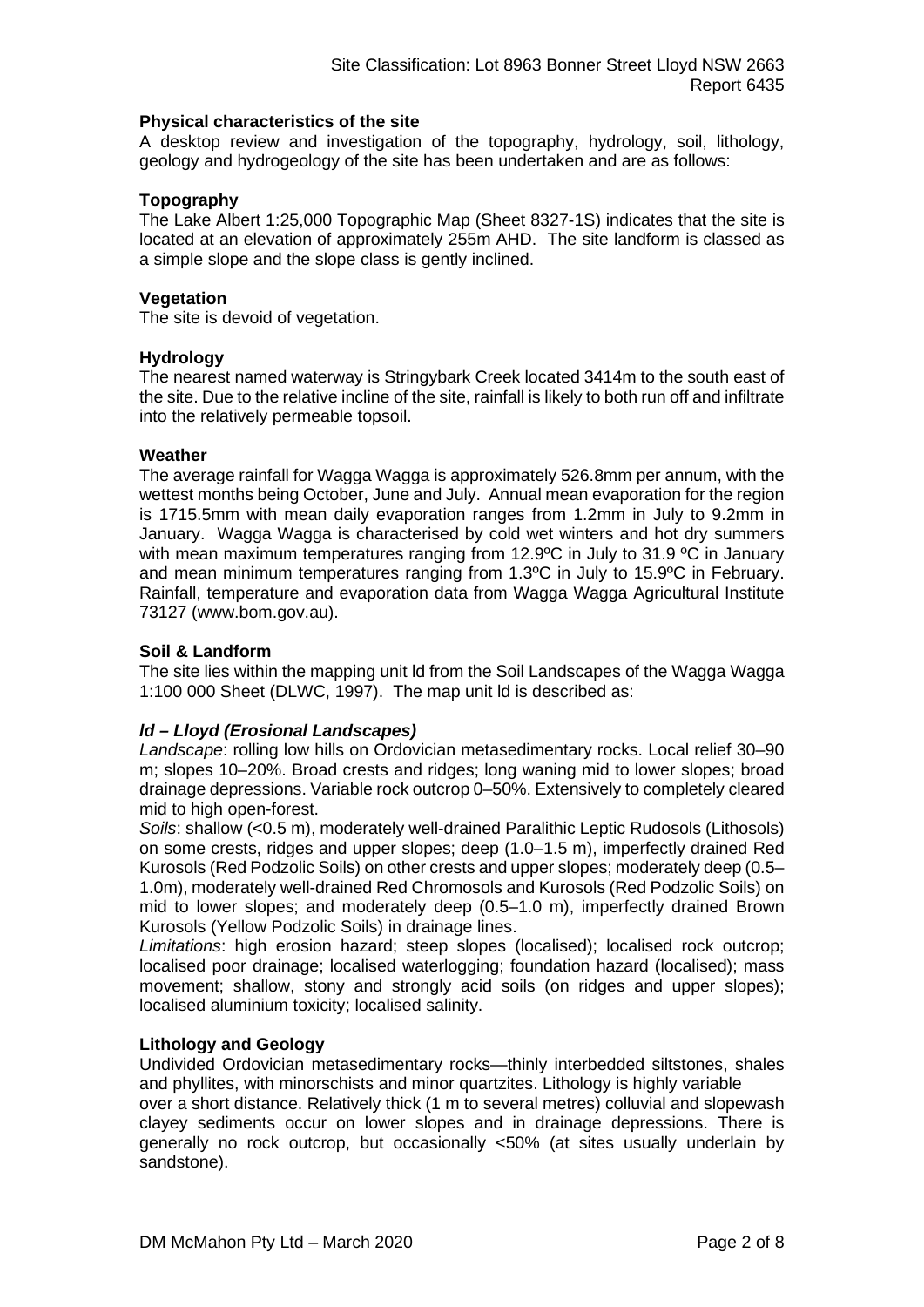# **Hydrogeology**

From the Geoscience Australia hydrogeology dataset, the groundwater beneath the site is described as porous, extensive highly productive aquifers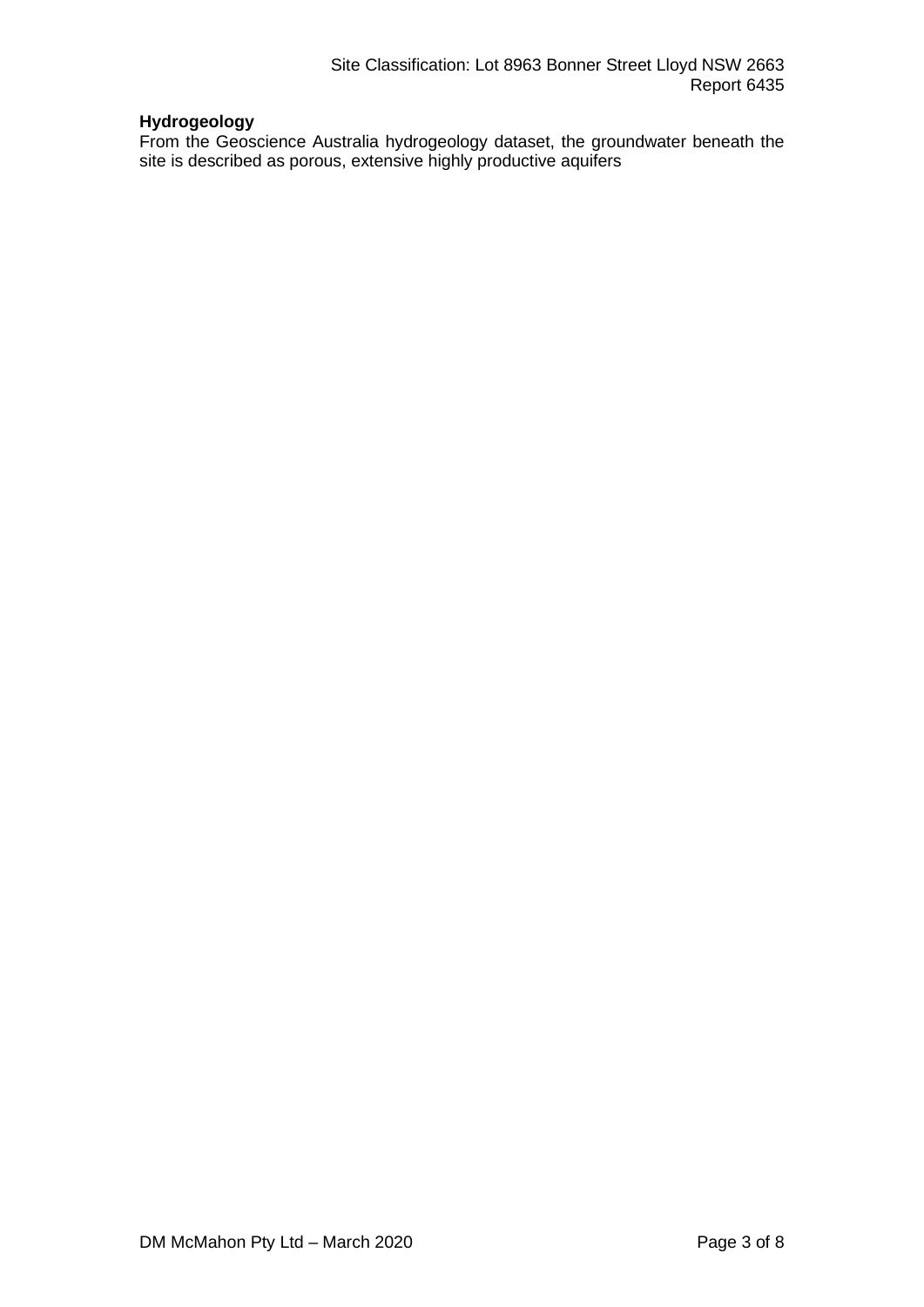# **Site Condition**

Through site investigation, field observations, in situ tests and laboratory analysis the following site geotechnical model has been developed. Details of the general conditions encountered with a field description of the soil, engineering properties and the location of the boreholes can be seen as follows, Table 1, Figure 1.

#### **Table 1:** *Site geotechnical model with field description and observations*

| <b>Soil Origin</b>       | <b>Depth</b><br>(m) | <b>Class</b><br><b>(AS17</b><br>26<br>$-2017)$ | Soil Name /<br><b>Description</b>       | <b>Grain</b><br><b>Size</b> | <b>Primary</b><br><b>Colour</b> | <b>Mottle</b><br><b>Colour</b> | <b>Mois-</b><br>ture | Plas-<br>ticity | <b>Consis-</b><br>tency | <b>Observations</b><br>and/or comments | <b>Engineering</b><br><b>Properties</b> |
|--------------------------|---------------------|------------------------------------------------|-----------------------------------------|-----------------------------|---------------------------------|--------------------------------|----------------------|-----------------|-------------------------|----------------------------------------|-----------------------------------------|
| <b>Borehole 1</b>        |                     |                                                |                                         |                             |                                 |                                |                      |                 |                         |                                        |                                         |
| <b>FILL</b>              | $0.0 -$<br>0.5      | CL C                                           | <b>Silty CLAY</b>                       | Fine                        | Yellowish<br><b>Brown</b>       | Nil                            | D                    | Low             | Firm                    | $\,$                                   |                                         |
| $\overline{\phantom{0}}$ | 0.5                 | $\overline{\phantom{0}}$                       | Bedrock -<br>Ordovician<br>Metasediment | -                           | $\overline{\phantom{a}}$        | Nil                            | -                    |                 |                         | Refusal at 0.5m on<br>OM.              | Ys<br>Expansivity<br>20-40mm            |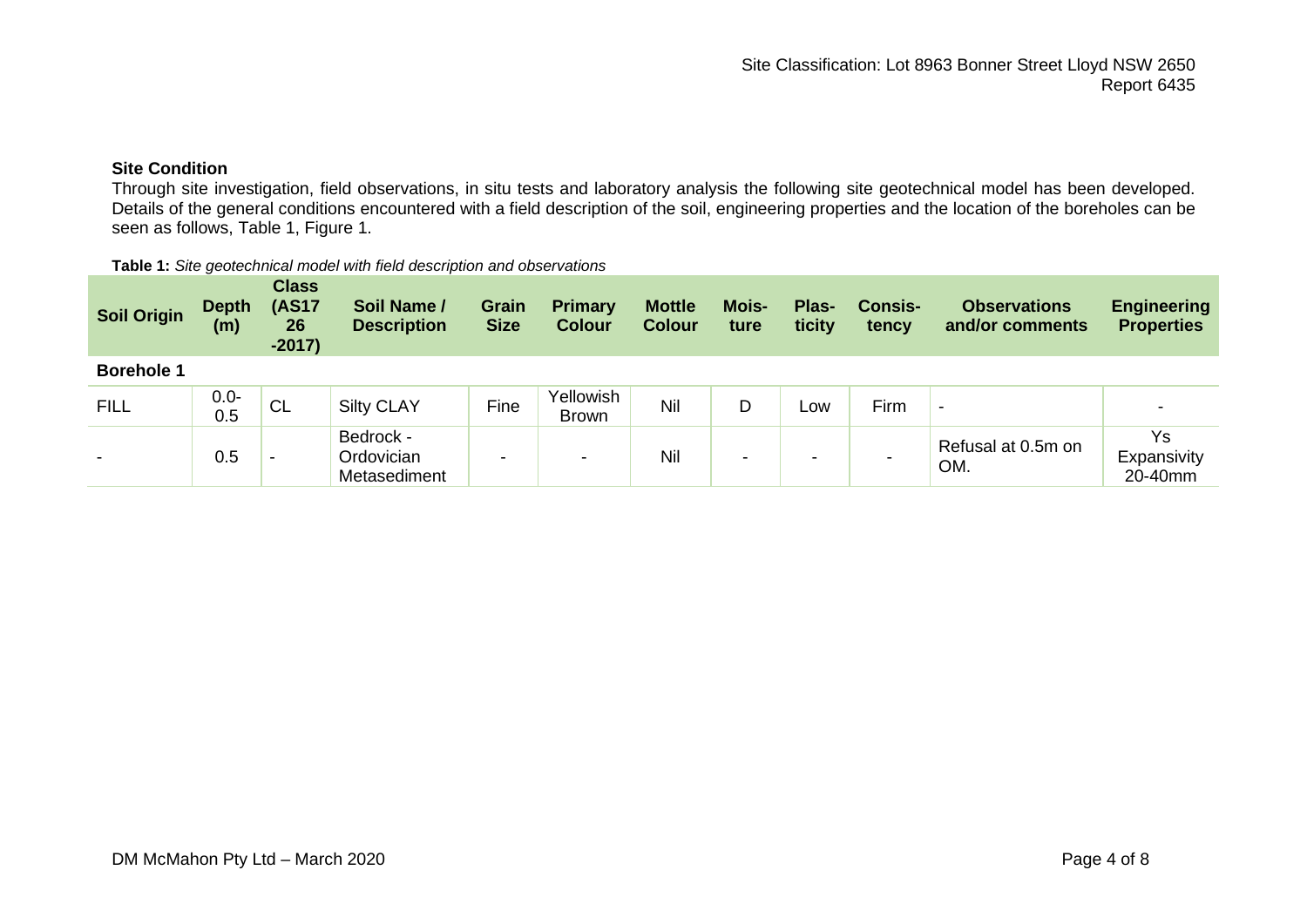

**Figure 1:** *Annotated site plan overlain on aerial photograph depicting borehole locations*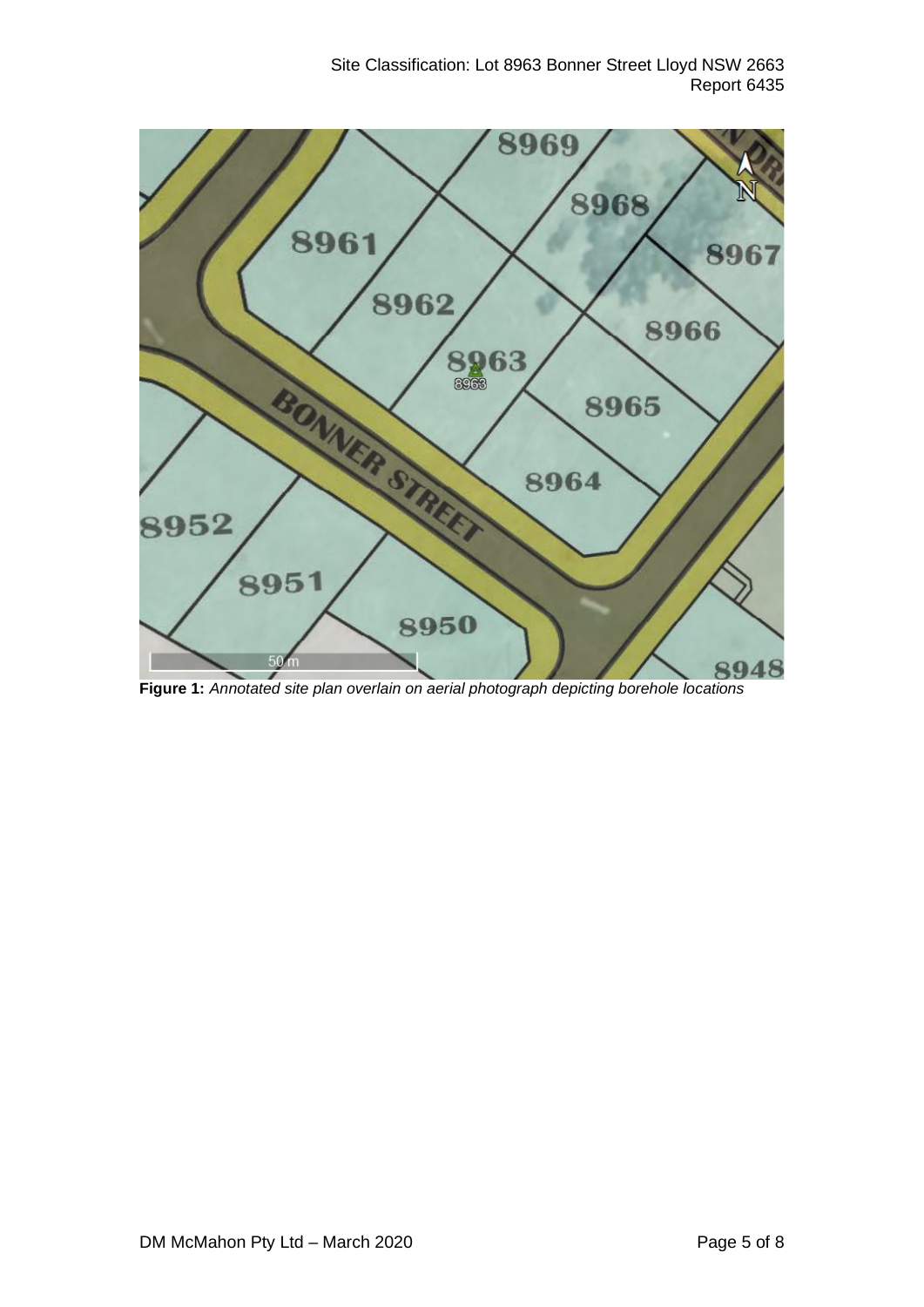# **Site Classification**

Based on the field assessment and laboratory data and assumptions therein the site is classified as **A – Most sand and rock sites with little or no ground movement from moisture changes** by reference to AS2870:2011.

### **Assumptions**

Site investigation and classification was carried out by reference to AS2870:2011. The proposed building is a single storey residential development.

This classification is based on the footings being founded into the underlying ordovician metasedimentary bedrock. If the footings are not into the specified material the site classification will need to be reassessed.

FILL materials where identified on this report are considered as 'controlled fill' in accordance with AS3798 and can be considered suitable for use as foundation/subgrade. Fill certification report ID 'FC19-51'.

Footings may be founded partly on fill and partly on natural material depending on founding depths. As such, footing design may require careful consideration by the structural engineer to minimise potential differential settlement.

An allowable bearing pressure of up to 50kPa and 100kPa for raft slab beams and strip footings respectively may be adopted.

If more than 0.4m of uncontrolled fill is present or placed, or if depth of excavation within the building area extends more than 0.5m below the existing surface, the above classification will need to be reassessed.

Any earthworks on site will be carried out by reference to AS3798: 2007.

If any unconsolidated or saturated soils are encountered during excavation, or conditions that are not alike the above description, the site supervisor should be informed, the work stopped and this office be contacted immediately for further evaluation.

Where trees and large shrubs are removed from the site all roots are to be removed and voids replaced with compacted fill by reference to AS3798:2007.

The soils investigated are all natural ground and no free groundwater was encountered at the time of the investigation.

Site drainage and vegetation limitations are adhered to as per the CSIRO Foundation Management and Footing Performance: A Homeowner's guide, BTF-2011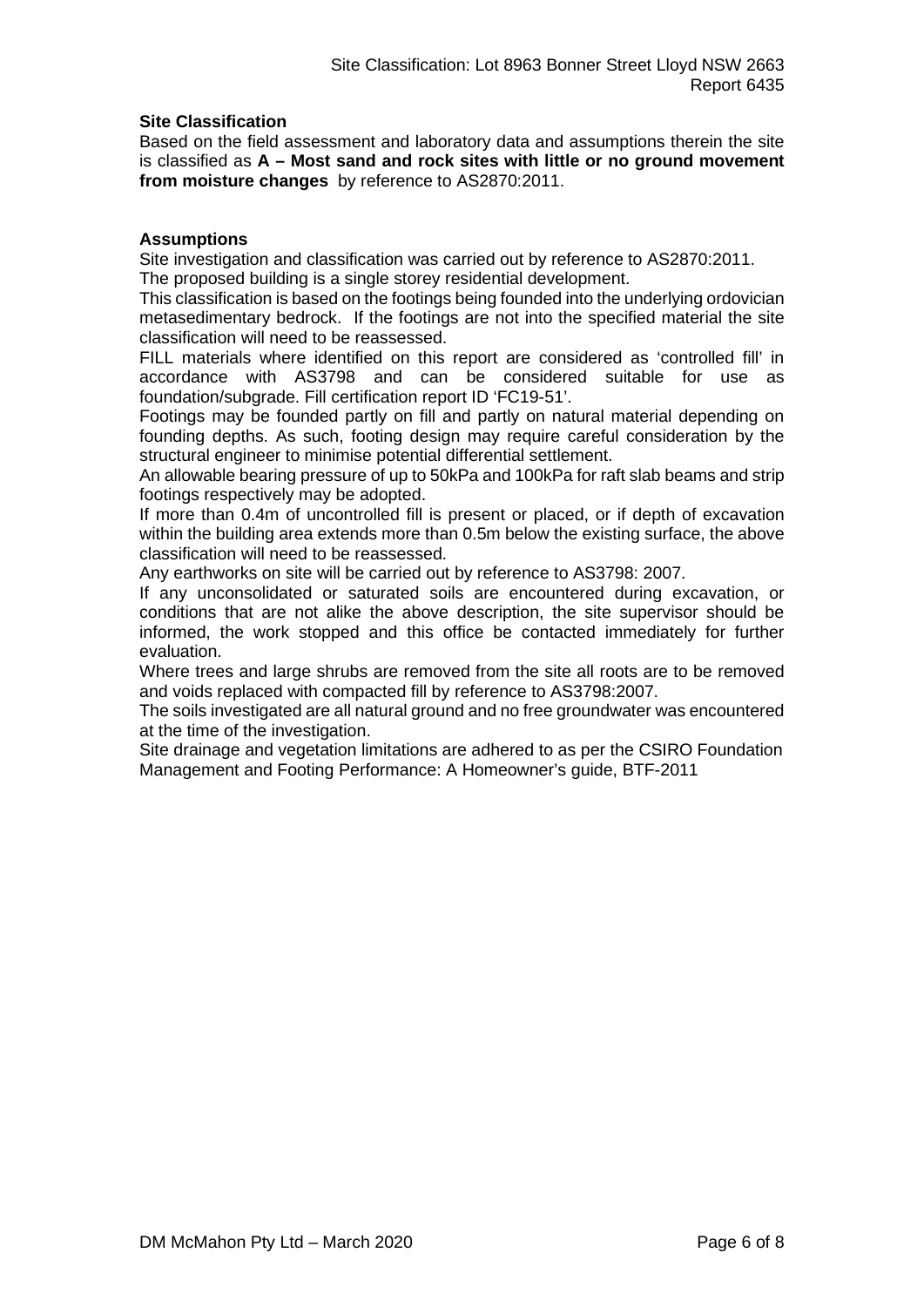# Site Classification: Lot 8963 Bonner Street Lloyd NSW 2663 Report 6435

| <b>Log Column</b>  |                      | <b>Symbol</b>                                                              | <b>Definition</b>                                                                                                                                                                                                                                                                                                                                                                                                          |  |  |  |  |
|--------------------|----------------------|----------------------------------------------------------------------------|----------------------------------------------------------------------------------------------------------------------------------------------------------------------------------------------------------------------------------------------------------------------------------------------------------------------------------------------------------------------------------------------------------------------------|--|--|--|--|
| <b>Soil Origin</b> |                      | <b>TOPSOIL</b>                                                             | Mantle of surface and/or near-surface soil often but not always defined by high levels of organic<br>material, both dead and living. Remnant topsoils are topsoils that subsequently been buried by<br>other transported soils. Roots of trees may extend significantly into otherwise unaltered soil and<br>the presence of roots is not a sufficient reason for describing a material as topsoil.                        |  |  |  |  |
|                    |                      | <b>FILL</b>                                                                | Any material which has been placed by anthropogenic processes                                                                                                                                                                                                                                                                                                                                                              |  |  |  |  |
|                    |                      | Alluvial                                                                   | Deposited by streams and rivers                                                                                                                                                                                                                                                                                                                                                                                            |  |  |  |  |
|                    |                      | Colluvial                                                                  | Soil and rock debris transported down slope by gravity, with or without the assistance of flowing<br>water and generally deposited in gullies or at the base of slopes. Colluvium is often used to<br>refer to thicker deposits such as those formed from landslides, whereas the term 'slopewash'<br>may be used for thinner and more widespread deposits that accumulate gradually over longer<br>geological timeframes. |  |  |  |  |
|                    |                      | Extremely<br>weathered<br>material                                         | Formed directly from in situ weathering of geological formations. Although this material is of soil<br>strength, it retains the structure and/or fabric of the parent rock material.                                                                                                                                                                                                                                       |  |  |  |  |
|                    |                      | Residual                                                                   | Formed directly from in situ weathering of geological formations. These soils no longer retain<br>any visible structure or fabric of the parent soil or rock material                                                                                                                                                                                                                                                      |  |  |  |  |
| Class              |                      | GW                                                                         | Gravel and gravel-sand mixtures, little to no fines                                                                                                                                                                                                                                                                                                                                                                        |  |  |  |  |
| (AS1726-           |                      | GP<br>Gravel and gravel-sand mixtures, little to no fines, uniform gravels |                                                                                                                                                                                                                                                                                                                                                                                                                            |  |  |  |  |
| 2017)              |                      | GМ                                                                         | Gravel-silt mixtures and gravel-sand-silt mixtures                                                                                                                                                                                                                                                                                                                                                                         |  |  |  |  |
|                    |                      | GC                                                                         | Gravel-clay mixtures and gravel-sand-clay mixtures                                                                                                                                                                                                                                                                                                                                                                         |  |  |  |  |
|                    |                      | SW                                                                         | Sand and gravel-sand mixtures, little to no fines                                                                                                                                                                                                                                                                                                                                                                          |  |  |  |  |
|                    |                      | <b>SP</b>                                                                  |                                                                                                                                                                                                                                                                                                                                                                                                                            |  |  |  |  |
|                    | Coarse grained soils |                                                                            | Sand and gravel-sand mixtures, little to no fines                                                                                                                                                                                                                                                                                                                                                                          |  |  |  |  |
|                    |                      | <b>SM</b><br>SC                                                            | Sand-silt mixtures                                                                                                                                                                                                                                                                                                                                                                                                         |  |  |  |  |
|                    |                      | ML                                                                         | Sand-clay mixtures                                                                                                                                                                                                                                                                                                                                                                                                         |  |  |  |  |
|                    |                      | CL, CI                                                                     | Inorganic silt and very fine sand, rock flour, silty or clayey fine sand or silt with low plasticity                                                                                                                                                                                                                                                                                                                       |  |  |  |  |
|                    | soils                |                                                                            | Inorganic clays of low to medium plasticity, gravelly clay, sandy clay                                                                                                                                                                                                                                                                                                                                                     |  |  |  |  |
|                    |                      | OL<br>MН                                                                   | Organic silt<br>Inorganic silt                                                                                                                                                                                                                                                                                                                                                                                             |  |  |  |  |
|                    |                      | CН                                                                         | Inorganic clays of high plasticity                                                                                                                                                                                                                                                                                                                                                                                         |  |  |  |  |
|                    | Fine grained         | OН                                                                         | Organic clay of medium to high plasticity, organic silt                                                                                                                                                                                                                                                                                                                                                                    |  |  |  |  |
|                    |                      | Pt<br>Peat, highly organic soil                                            |                                                                                                                                                                                                                                                                                                                                                                                                                            |  |  |  |  |
| Soil Name/         |                      | SAND                                                                       | Coarse grained soil                                                                                                                                                                                                                                                                                                                                                                                                        |  |  |  |  |
| <b>Description</b> |                      | SILT                                                                       | Fine grained soil - low dry strength, low wet toughness and dilatancy                                                                                                                                                                                                                                                                                                                                                      |  |  |  |  |
|                    |                      | <b>CLAY</b>                                                                | Fine grained soil – high dry strength, high wet toughness and plasticity                                                                                                                                                                                                                                                                                                                                                   |  |  |  |  |
| <b>Grain Size</b>  |                      | Coarse                                                                     | >2mm                                                                                                                                                                                                                                                                                                                                                                                                                       |  |  |  |  |
|                    |                      | Medium                                                                     | $0.06 - 2mm$                                                                                                                                                                                                                                                                                                                                                                                                               |  |  |  |  |
|                    |                      | Fine                                                                       | $<$ 0.06 $mm$                                                                                                                                                                                                                                                                                                                                                                                                              |  |  |  |  |
| <b>Moisture</b>    |                      | D                                                                          | Dry                                                                                                                                                                                                                                                                                                                                                                                                                        |  |  |  |  |
|                    |                      | Т<br>М                                                                     | <b>Moderately Moist</b><br>Moist                                                                                                                                                                                                                                                                                                                                                                                           |  |  |  |  |
|                    |                      | W                                                                          | Wet                                                                                                                                                                                                                                                                                                                                                                                                                        |  |  |  |  |
| <b>Plasticity</b>  |                      | Non-plastic                                                                | Not applicable                                                                                                                                                                                                                                                                                                                                                                                                             |  |  |  |  |
|                    |                      | Low                                                                        | Only slight pressure is required to roll the thread of soil near the plastic limit. The thread and<br>lump are weak and soft. The dry specimen crumbles into powder with some finger pressure.                                                                                                                                                                                                                             |  |  |  |  |
|                    |                      | Medium                                                                     | Medium pressure is required to roll the thread of soil to near the plastic limit. The thread and<br>lump have medium stiffness. The dry specimen breaks into pieces or crumbles with<br>considerable finger pressure.                                                                                                                                                                                                      |  |  |  |  |
|                    |                      | High                                                                       | Considerable pressure is required to roll the thread to near the plastic limit. The thread and the<br>lump have very high stiffness. The dry specimen cannot be broken with finger pressure.<br>Specimen will break into pieces between thumb and a hard surface.                                                                                                                                                          |  |  |  |  |
| <b>Consistency</b> |                      | Very Soft (VS)                                                             | Exudes between fingers when squeezed in hand                                                                                                                                                                                                                                                                                                                                                                               |  |  |  |  |
|                    |                      | Soft (S)                                                                   | Can be moulded by light finger pressure                                                                                                                                                                                                                                                                                                                                                                                    |  |  |  |  |
|                    |                      | Firm (F)                                                                   | Can be moulded by strong finger pressure                                                                                                                                                                                                                                                                                                                                                                                   |  |  |  |  |
|                    |                      | Stiff (St)                                                                 | Cannot be moulded by fingers                                                                                                                                                                                                                                                                                                                                                                                               |  |  |  |  |
|                    |                      | Very Stiff (VSt)                                                           | Can be indented by thumb nail                                                                                                                                                                                                                                                                                                                                                                                              |  |  |  |  |
|                    |                      | Hard (H)                                                                   | Can be indented by thumb nail with difficulty                                                                                                                                                                                                                                                                                                                                                                              |  |  |  |  |
|                    |                      | Friable (Fr)                                                               | Can be easily crumbled or broken into small pieces by hand                                                                                                                                                                                                                                                                                                                                                                 |  |  |  |  |

# **Notes Relating to Results**